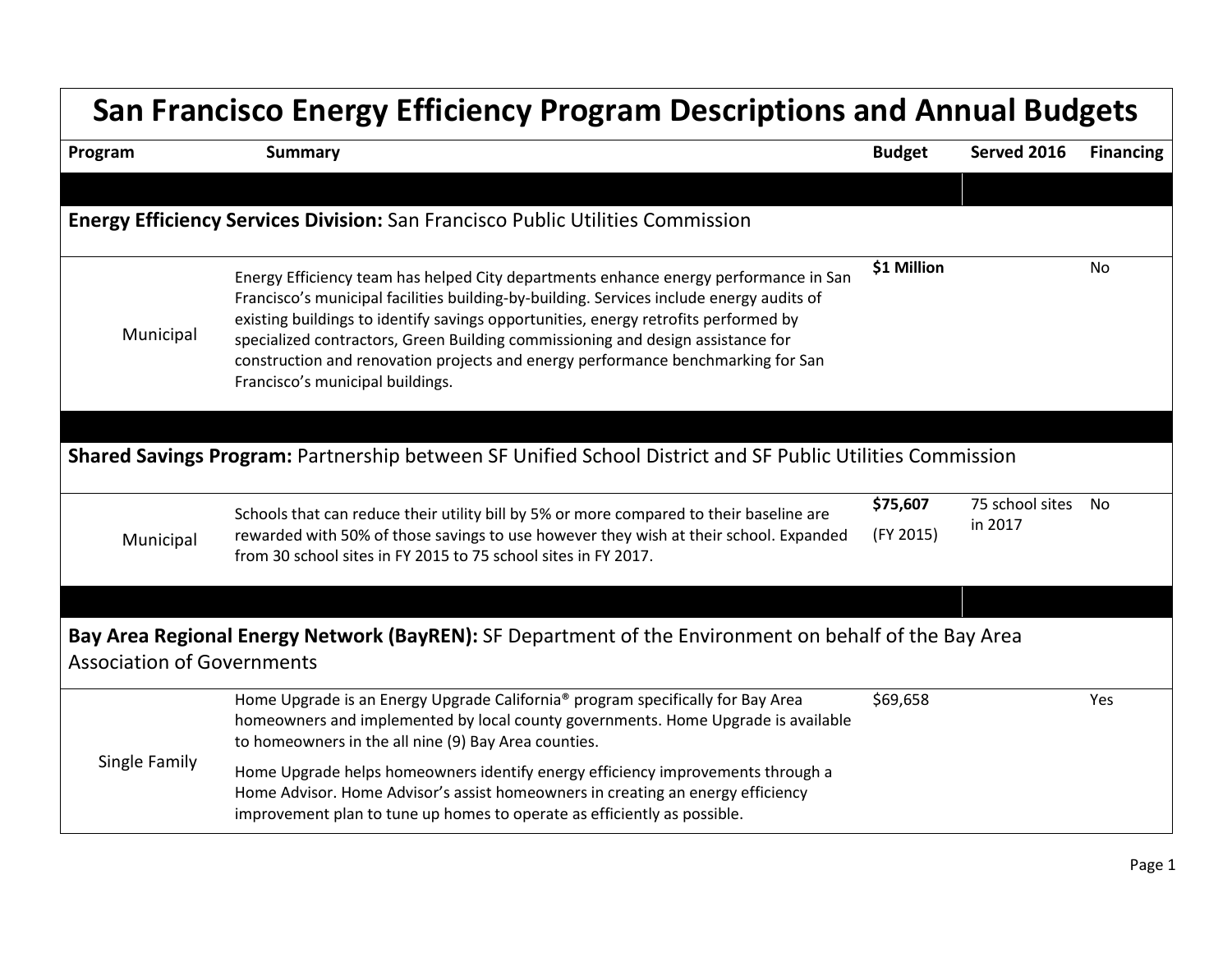| <b>Total</b>                  |                                                                                                                                                                                                                                                                                                                                                                                                                                             |                                               |                                                                    |     |
|-------------------------------|---------------------------------------------------------------------------------------------------------------------------------------------------------------------------------------------------------------------------------------------------------------------------------------------------------------------------------------------------------------------------------------------------------------------------------------------|-----------------------------------------------|--------------------------------------------------------------------|-----|
| ZNE Plan                      | Research the feasibility of Zero Net Energy elements in building codes.                                                                                                                                                                                                                                                                                                                                                                     | \$546,258                                     |                                                                    | N/A |
| Codes and<br><b>Standards</b> | The Codes and Standards program promotes an integrated, measurement-driven<br>management process for enhancing energy-code compliance. SF Environment achieves<br>this objective by hosting regional forums and workshops for stakeholders, such as<br>building inspectors, consultants, designers, and contractors.                                                                                                                        | \$32,000<br>\$5,000                           | N/A                                                                | N/A |
|                               | SF Environment's primary responsibility is to coordinate with the SFPUC and to<br>participate in region-wide activity.                                                                                                                                                                                                                                                                                                                      |                                               |                                                                    |     |
| <b>PAYS</b>                   | The BayREN PAYS® (Pay As You Save®) program is a joint effort of Bay Area cities and<br>counties and their water agencies to partner in the implementation of a unique on-bill<br>program that allows municipal water utility customers to pay for efficiency<br>improvements through a monthly charge attached to their meter, with no up-front costs<br>and the assurance that their utility bill savings will exceed the program charge. | \$5,800                                       | N/A                                                                | Yes |
| PACE:<br>GreenFinanceSF       | With GreenFinanceSF, property owners receive funding for energy efficiency, renewable<br>energy, electric vehicle charging equipment, energy storage and water efficiency<br>improvements and repay the financed amount on their property tax bill over the course<br>of up to 25 years.                                                                                                                                                    | \$58,200                                      | 150 estimated<br>residential, 0<br>commercial                      | Yes |
| Multifamily                   | Energy Upgrade California in San Francisco offers \$750 per unit in rebate to help<br>multifamily property owners (5+ units) lower the cost of energy efficiency upgrades and<br>provides the support, advice and technical assistance needed to implement upgrade<br>improvements. This program gives owners the flexibility to choose their own installation<br>contractors and receive the rebate once upgrades are completed.           | \$375,600<br>(not<br>including<br>incentives) | 5,863 units,<br>72 buildings,<br>22% are<br>affordable<br>housings | Yes |
|                               | SF Environment's primary responsibility is to market Home Upgrade to the City's single-<br>family homeowners (ex. no cost workshops, social media).                                                                                                                                                                                                                                                                                         |                                               |                                                                    |     |
|                               | Rebates and incentives are available for home improvements including air and duct<br>sealing; attic insulation; high-efficiency furnaces, cooling systems, water systems; wall<br>insulation; and more.                                                                                                                                                                                                                                     |                                               |                                                                    |     |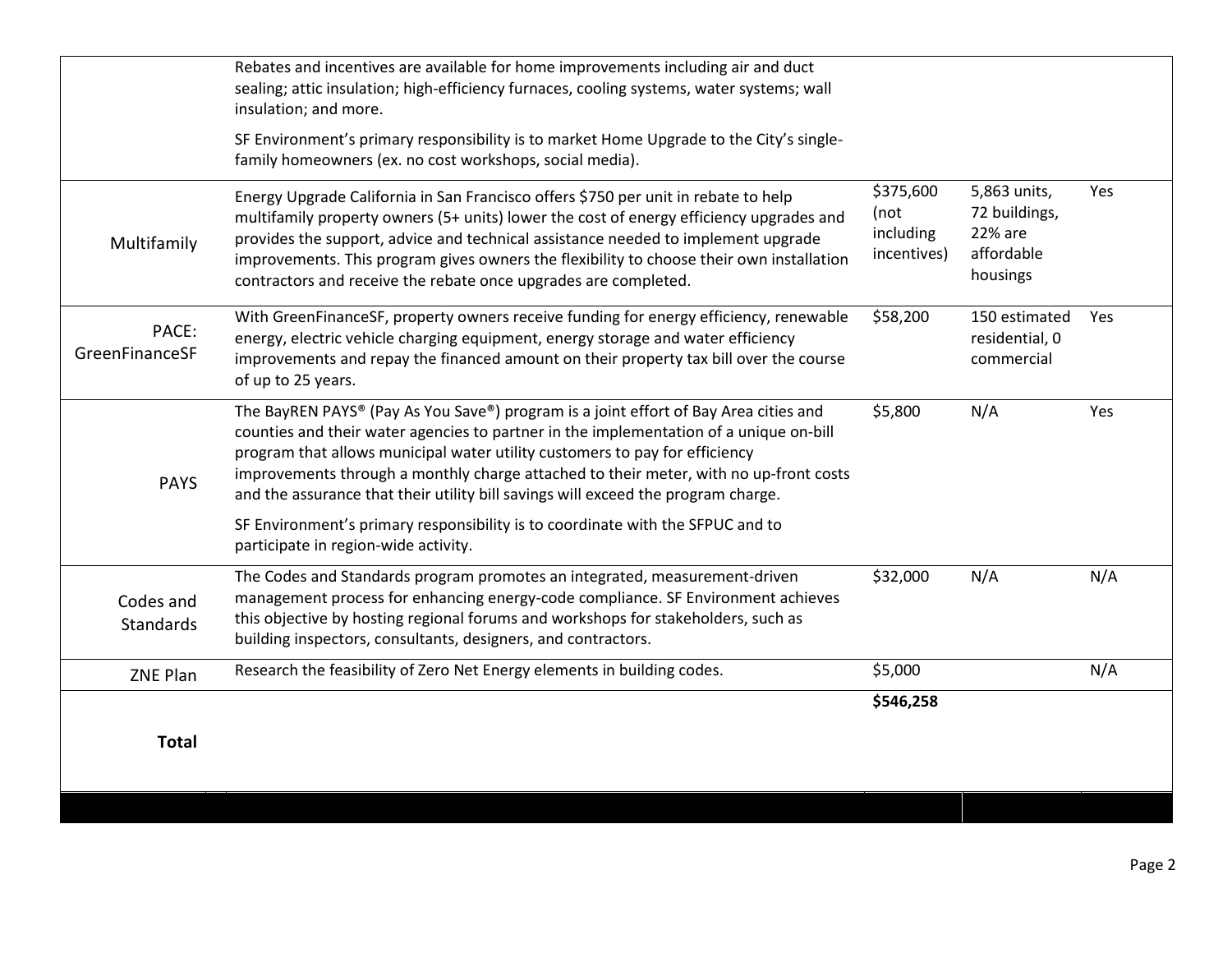| Administration | Implement activities to continue compliance with contractual goals, objectives,<br>conditions and terms as described in the current Implementation Plan. Also, prepare and<br>plan for next program cycle based on measured progress and forecasts.                                                                                                                                                                                                                                                                                                                                                                                                                                                                                                                                                                                                                                                                                                                  | \$225,000 | N/A |
|----------------|----------------------------------------------------------------------------------------------------------------------------------------------------------------------------------------------------------------------------------------------------------------------------------------------------------------------------------------------------------------------------------------------------------------------------------------------------------------------------------------------------------------------------------------------------------------------------------------------------------------------------------------------------------------------------------------------------------------------------------------------------------------------------------------------------------------------------------------------------------------------------------------------------------------------------------------------------------------------|-----------|-----|
|                | Strategic Energy Resources (SER) is unique to Government and Community Partnerships<br>(via PG&E) to fund specific non-resource expansion activities as approved by the<br>California Public Utilities Commission (CPUC). Non-resource activities are those without a<br>direct, claimable energy savings equivalent                                                                                                                                                                                                                                                                                                                                                                                                                                                                                                                                                                                                                                                 | \$900,000 | Yes |
|                | SER activities are meant to compliment but not duplicate administrative, marketing, and<br>direct implementation activities such as SF Energy Watch. Current examples of approved<br>SER projects include:                                                                                                                                                                                                                                                                                                                                                                                                                                                                                                                                                                                                                                                                                                                                                           |           |     |
| <b>SER</b>     | Revolving Microloan Fund for Small Business-The SF Environment Small Business EE<br>Microloan Program (microloans) is a pilot program designed to enhance current energy<br>efficiency program offerings by assisting the City's small business owners to reduce<br>energy use while lowering their operating costs through energy-saving upgrades.<br>Together, SF Environment and Mission Asset Fund (MAF) are using funds from PG&E, the<br>San Francisco Carbon Fund, and other sources to seed the microloans. The microloans<br>will be used to help businesses pay for the co-pay (or net payment, less incentives) that<br>the business must contribute to complete a SF Energy Watch project. Borrower<br>repayments are expected to be less than \$150 per month for the maximum term of 18-<br>months at 0% interest. Staff from SF Environment, including the SF Energy Watch team,<br>serve as program administrators. MAF serves as the lending agent. |           |     |
|                | Comprehensive Maintenance Program for SMB in Food & Beverage Sector - SF Energy<br>Watch is serving forty (40) small businesses by helping them learn the importance and<br>value of equipment maintenance, analyze recent energy usage data (up to 24 months).<br>Through this project, SF Energy Watch is conducting surveys to gain more insight into<br>existing maintenance practices, if any, and coordinate with a licensed refrigeration<br>contractor to conduct comprehensive equipment evaluations.                                                                                                                                                                                                                                                                                                                                                                                                                                                       |           |     |
|                | Investigating and Improving the Distribution of Energy Performance Outcomes from<br>the Existing Commercial Building Ordinance - SF Energy Watch is working with other<br>areas of the SF Environment Energy Team to determine the effectiveness of<br>benchmarking and energy auditing on energy savings for buildings subject to the<br>requirements of the City's Existing Commercial Building Benchmarking Ordinance.                                                                                                                                                                                                                                                                                                                                                                                                                                                                                                                                            |           |     |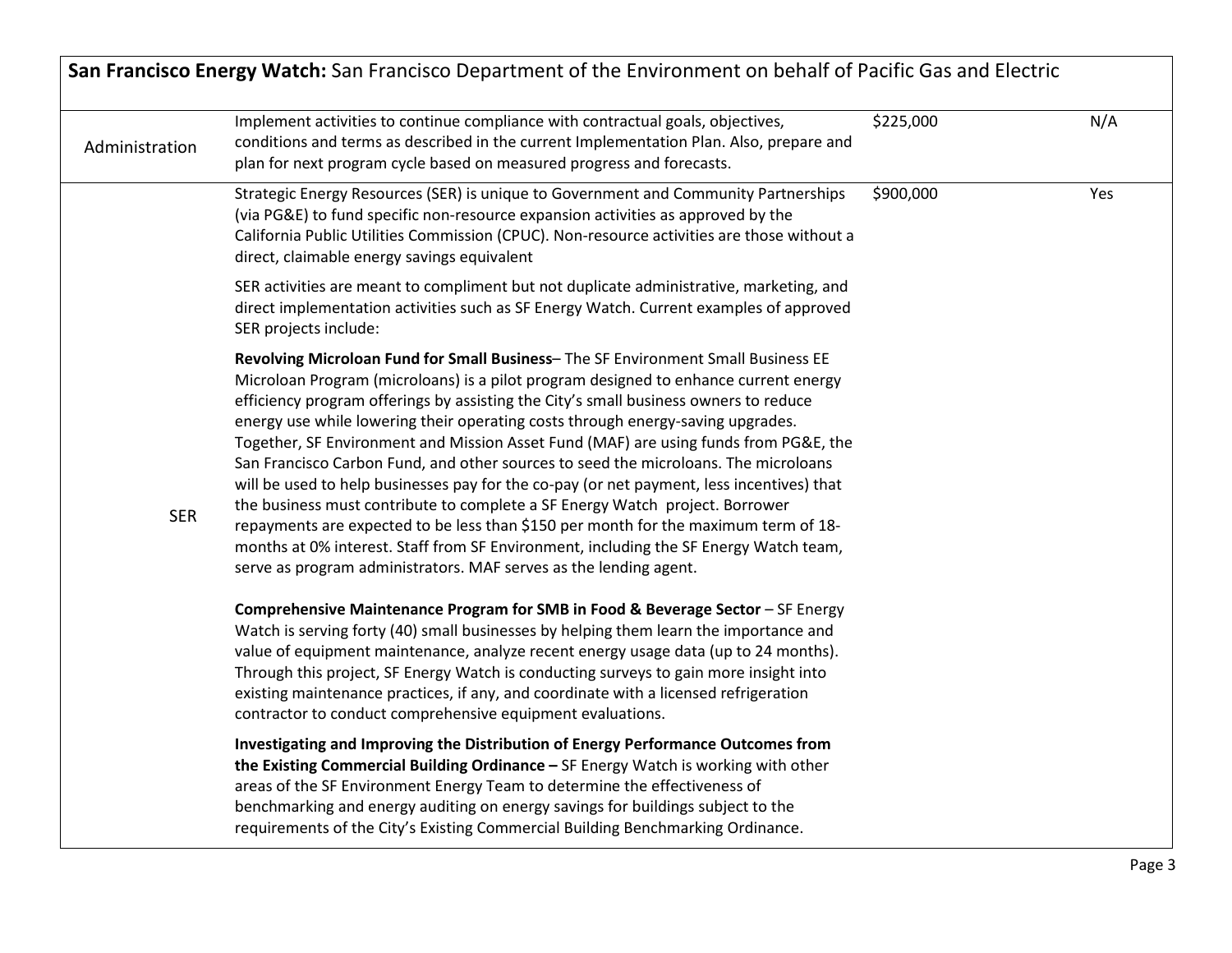| Marketing                                                              | SF Energy Watch provides direct outreach and support to businesses and through<br>programs such as Step Up Power Down to help identify and implement energy upgrade<br>improvements.                                                          | \$325,000                             |                                                                                     | N/A |
|------------------------------------------------------------------------|-----------------------------------------------------------------------------------------------------------------------------------------------------------------------------------------------------------------------------------------------|---------------------------------------|-------------------------------------------------------------------------------------|-----|
| Commercial,<br>Small Business,<br>Multifamily<br>Affordable<br>Housing | SF Energy Watch provides comprehensive energy assessments, technical assistance and<br>financial incentives for energy upgrades to qualifying commercial and multifamily<br>building owners as well as small and medium size business owners. | \$2,480,000                           | 114<br>Commercial<br>262 Small<br><b>Business</b><br>21 Multifamily<br>3 Affordable | Yes |
| Incentives                                                             | SF Energy Watch provides incentives to all customers receiving PG&E power in San<br>Francisco, including enhanced incentives to the small business/hard to reach sectors.                                                                     | \$3,000,000                           |                                                                                     | N/A |
| <b>Total</b>                                                           |                                                                                                                                                                                                                                               | \$6,930,000                           |                                                                                     |     |
|                                                                        | <b>Energy Savings Assistance Program (ESAP): Pacific Gas and Electric</b>                                                                                                                                                                     |                                       |                                                                                     |     |
| Residential                                                            | Provides free energy retrofits to income-qualified single-family, multi-family and mobile<br>home owners and renters to reduce their energy use and costs.                                                                                    | \$2,100,000<br>Estimated<br>for 2016. |                                                                                     | N/A |
|                                                                        | Weatherization Assistance Program: San Francisco Economic Opportunity Council                                                                                                                                                                 |                                       |                                                                                     |     |
|                                                                        | The Weatherization Program provides free weatherization services to improve the                                                                                                                                                               | \$1,600,000<br>(estimated)            |                                                                                     | N/A |

Low income energy assistance information available at: <http://www.liheapch.acf.hhs.gov/profiles/California.htm>

RECO – Residential Energy Conservation Ordinance: time of sale ordinance for all residential buildings. Requires some retrofits.

CLEO – Commercial Lighting Efficiency Ordinance: requires fluorescent fixture conversion to a more efficient technology.